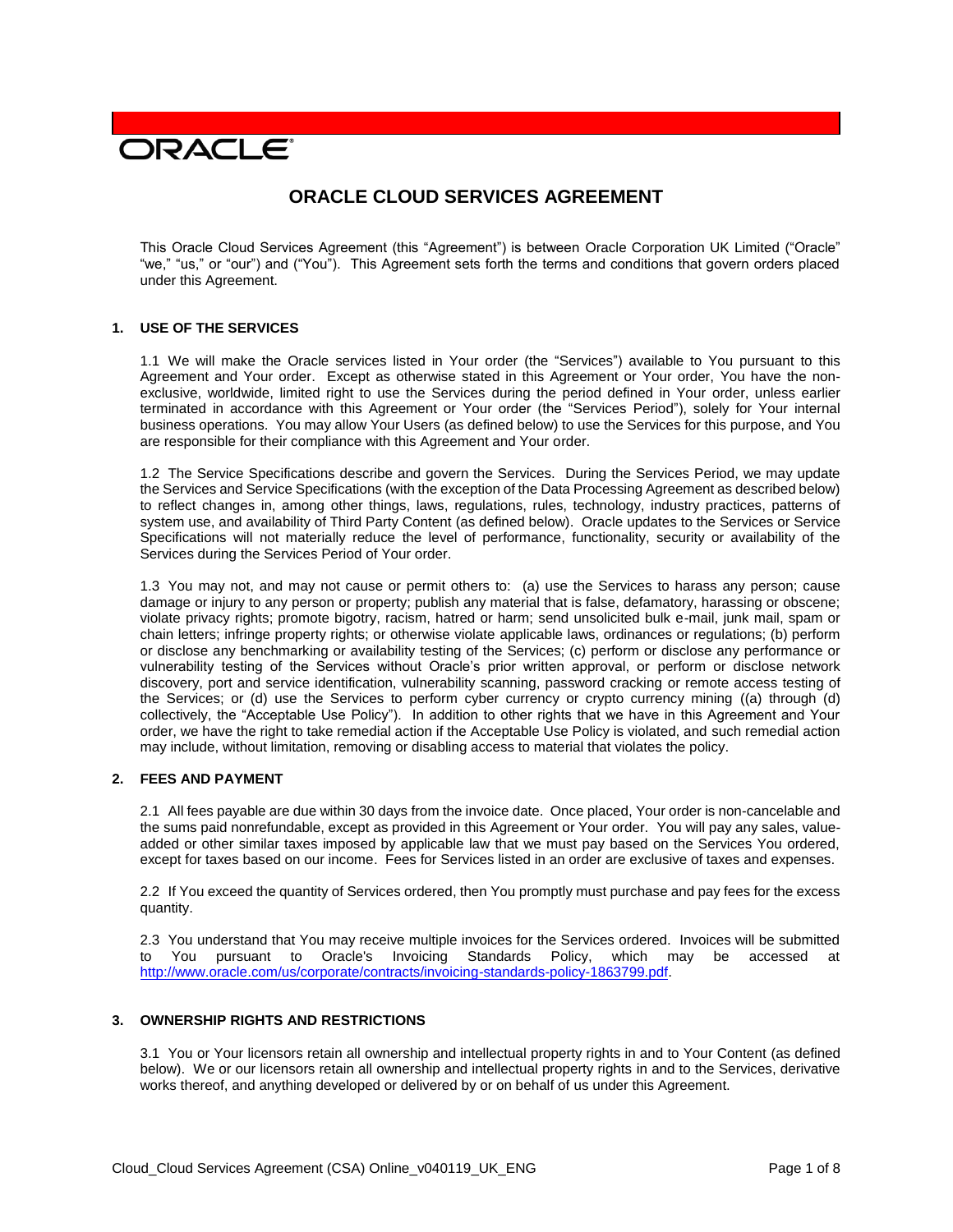3.2 You may have access to Third Party Content through use of the Services. Unless otherwise stated in Your order, all ownership and intellectual property rights in and to Third Party Content and the use of such content is governed by separate third party terms between You and the third party.

3.3 You grant us the right to host, use, process, display and transmit Your Content to provide the Services pursuant to and in accordance with this Agreement and Your order. You have sole responsibility for the accuracy, quality, integrity, legality, reliability, and appropriateness of Your Content, and for obtaining all rights related to Your Content required by Oracle to perform the Services.

3.4 You may not, and may not cause or permit others to: (a) modify, make derivative works of, disassemble, decompile, reverse engineer, reproduce, republish, download, or copy any part of the Services (including data structures or similar materials produced by programs) unless required to be permitted by law for interoperability; (b) access or use the Services to build or support, directly or indirectly, products or services competitive to Oracle; or (c) license, sell, transfer, assign, distribute, outsource, permit timesharing or service bureau use of, commercially exploit, or make available the Services to any third party except as permitted by this Agreement or Your order.

# **4. NONDISCLOSURE**

4.1 By virtue of this Agreement, the parties may disclose to each other information that is confidential ("Confidential Information"). Confidential Information shall be limited to the terms and pricing under this Agreement and Your order, Your Content residing in the Services, and all information clearly identified as confidential at the time of disclosure.

4.2 A party's Confidential Information shall not include information that: (a) is or becomes a part of the public domain through no act or omission of the other party; (b) was in the other party's lawful possession prior to the disclosure and had not been obtained by the other party either directly or indirectly from the disclosing party; (c) is lawfully disclosed to the other party by a third party without restriction on the disclosure; or (d) is independently developed by the other party.

4.3 Each party agrees not to disclose the other party's Confidential Information to any third party other than as set forth in the following sentence for a period of five years from the date of the disclosing party's disclosure of the Confidential Information to the receiving party; however, we will protect the confidentiality of Your Content residing in the Services for as long as such information resides in the Services. Each party may disclose Confidential Information only to those employees, agents or subcontractors who are required to protect it against unauthorized disclosure in a manner no less protective than required under this Agreement, and each party may disclose the other party's Confidential Information in any legal proceeding or to a governmental entity as required by law. We will protect the confidentiality of Your Content residing in the Services in accordance with the Oracle security practices defined as part of the Service Specifications applicable to Your order.

# **5. PROTECTION OF YOUR CONTENT**

5.1 In order to protect Your Content provided to Oracle as part of the provision of the Services, Oracle will comply with the applicable administrative, physical, technical and other safeguards, and other applicable aspects of system and content management, available at [http://www.oracle.com/us/corporate/contracts/cloud-services/index.html.](http://www.oracle.com/us/corporate/contracts/cloud-services/index.html)

5.2 To the extent Your Content includes Personal Data (as that term is defined in the applicable data privacy policies and the Data Processing Agreement (as that term is defined below)), Oracle will furthermore comply with the following:

- a. the relevant Oracle privacy policies applicable to the Services, available at [http://www.oracle.com/us/legal/privacy/overview/index.html;](http://www.oracle.com/us/legal/privacy/overview/index.html) and
- b. the applicable version of the Data Processing Agreement for Oracle Services (the "Data Processing Agreement"), unless stated otherwise in Your order. The version of the Data Processing Agreement applicable to Your order (a) is available at [https://www.oracle.com/corporate/contracts/cloud](https://www.oracle.com/corporate/contracts/cloud-services/contracts.html#data-processing)[services/contracts.html#data-processing](https://www.oracle.com/corporate/contracts/cloud-services/contracts.html#data-processing) and is incorporated herein by reference, and (b) will remain in force during the Services Period of Your order. In the event of any conflict between the terms of the Data Processing Agreement and the terms of the Service Specifications (including any applicable Oracle privacy policies), the terms of the Data Processing Agreement shall take precedence.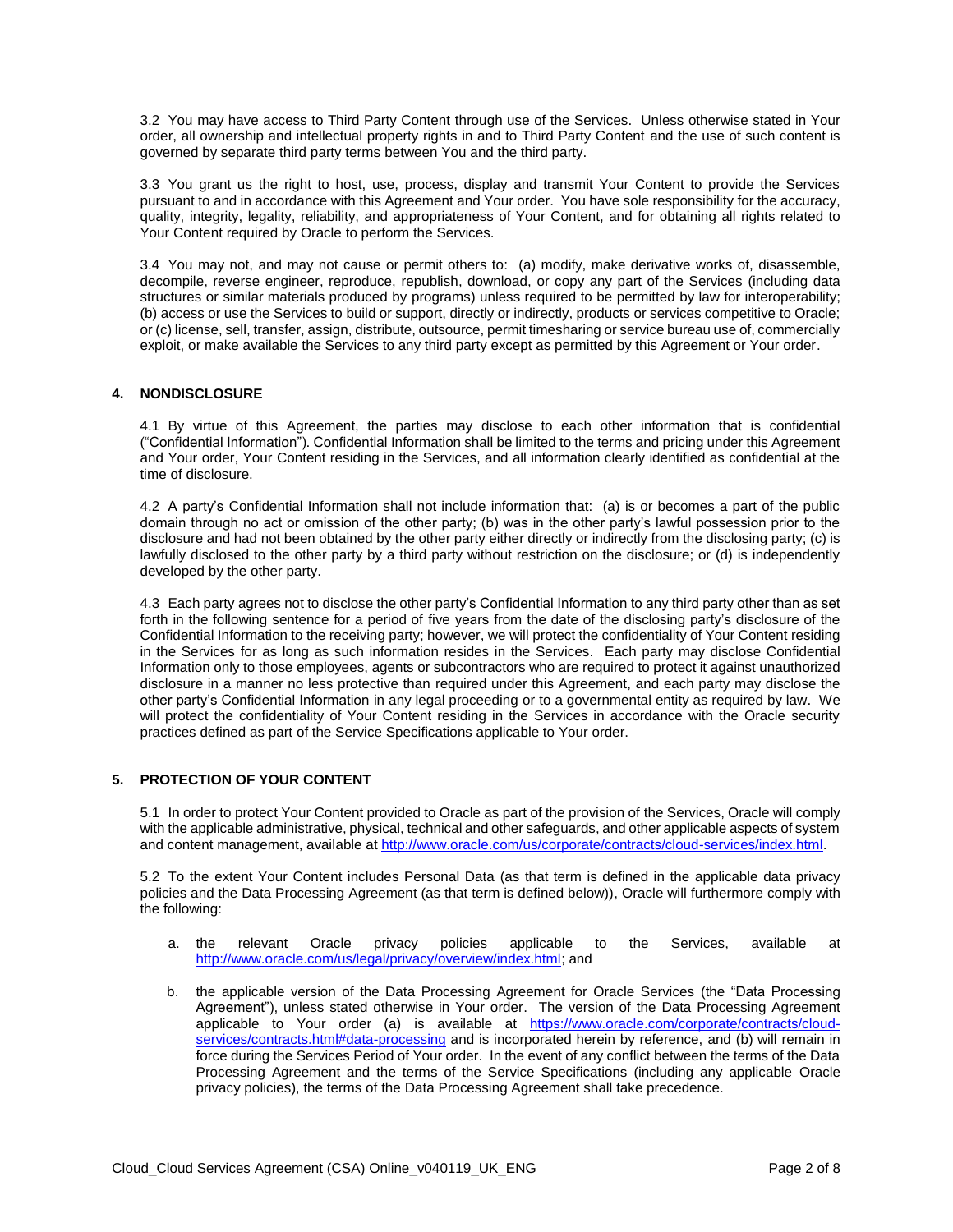5.3 Without prejudice to Sections 5.1 and 5.2 above, You are responsible for (a) any required notices, consents and/or authorizations related to Your provision of, and our processing of, Your Content (including any Personal Data) as part of the Services, (b) any security vulnerabilities, and the consequences of such vulnerabilities, arising from Your Content, including, without limitation, any viruses, Trojan horses, worms or other harmful programming routines contained in Your Content, and (c) any use by You or Your Users of the Services in a manner that is inconsistent with the terms of this Agreement. To the extent You disclose or transmit Your Content to a third party, we are no longer responsible for the security, integrity or confidentiality of such content outside of Oracle's control.

5.4 Unless otherwise specified in Your order (including in the Service Specifications), Your Content may not include any sensitive or special data that imposes specific data security or data protection obligations on Oracle in addition to or different from those specified in the Service Specifications. If available for the Services, You may purchase additional services from us (e.g., Oracle Payment Card Industry Compliance Services) designed to address specific data security or data protection requirements applicable to such sensitive or special data You seek to include in Your Content.

# **6. WARRANTIES, DISCLAIMERS AND EXCLUSIVE REMEDIES**

6.1 Each party represents that it has validly entered into this Agreement and that it has the power and authority to do so. We warrant that during the Services Period we will perform the Services using commercially reasonable care and skill in all material respects as described in the Service Specifications. If the Services provided to You were not performed as warranted, You must promptly provide us with a written notice that describes the deficiency in the Services (including, as applicable, the service request number notifying us of the deficiency in the Services).

6.2 WE DO NOT WARRANT THAT THE SERVICES WILL BE PERFORMED ERROR-FREE OR UNINTERRUPTED, THAT WE WILL CORRECT ALL SERVICES ERRORS, OR THAT THE SERVICES WILL MEET YOUR REQUIREMENTS OR EXPECTATIONS. WE ARE NOT RESPONSIBLE FOR ANY ISSUES RELATED TO THE PERFORMANCE, OPERATION OR SECURITY OF THE SERVICES THAT ARISE FROM YOUR CONTENT OR THIRD PARTY CONTENT OR SERVICES PROVIDED BY THIRD PARTIES.

6.3 FOR ANY BREACH OF THE SERVICES WARRANTY, YOUR EXCLUSIVE REMEDY AND OUR ENTIRE LIABILITY SHALL BE THE CORRECTION OF THE DEFICIENT SERVICES THAT CAUSED THE BREACH OF WARRANTY, OR, IF WE CANNOT SUBSTANTIALLY CORRECT THE DEFICIENCY IN A COMMERCIALLY REASONABLE MANNER, YOU MAY END THE DEFICIENT SERVICES AND WE WILL REFUND TO YOU THE FEES FOR THE TERMINATED SERVICES THAT YOU PRE-PAID TO US FOR THE PERIOD FOLLOWING THE EFFECTIVE DATE OF TERMINATION.

6.4 TO THE EXTENT NOT PROHIBITED BY LAW, THESE WARRANTIES ARE EXCLUSIVE AND ALL OTHER WARRANTIES OR CONDITIONS, WHETHER EXPRESS OR IMPLIED, ARE EXPRESSLY EXCLUDED, INCLUDING, WITHOUT LIMITATION, FOR SOFTWARE, HARDWARE, SYSTEMS, NETWORKS OR ENVIRONMENTS OR FOR MERCHANTABILITY, SATISFACTORY QUALITY AND FITNESS FOR A PARTICULAR PURPOSE.

#### **7. LIMITATION OF LIABILITY**

7.1 NOTHING IN THIS AGREEMENT SHALL EXCLUDE OR LIMIT EITHER PARTY'S LIABILITY FOR PERSONAL INJURY OR DEATH CAUSED BY THE NEGLIGENCE OF THAT PARTY, OR EITHER PARTY'S LIABILITY IN THE TORT OF DECEIT OR FOR FRAUDULENT MISREPRESENTATION

7.2 IN NO EVENT WILL EITHER PARTY OR ITS AFFILIATES BE LIABLE FOR ANY INDIRECT, CONSEQUENTIAL, INCIDENTAL, SPECIAL, PUNITIVE, OR EXEMPLARY DAMAGES, OR ANY LOSS OF REVENUE, PROFITS (EXCLUDING FEES UNDER THIS AGREEMENT), SALES, DATA, DATA USE, GOODWILL, OR REPUTATION.

7.3 IN NO EVENT SHALL THE AGGREGATE LIABILITY OF ORACLE AND OUR AFFILIATES ARISING OUT OF OR RELATED TO THIS AGREEMENT OR YOUR ORDER, WHETHER IN CONTRACT, TORT, OR OTHERWISE, EXCEED THE TOTAL AMOUNTS ACTUALLY PAID UNDER YOUR ORDER FOR THE SERVICES GIVING RISE TO THE LIABILITY DURING THE TWELVE (12) MONTHS IMMEDIATELY PRECEDING THE EVENT GIVING RISE TO SUCH LIABILITY.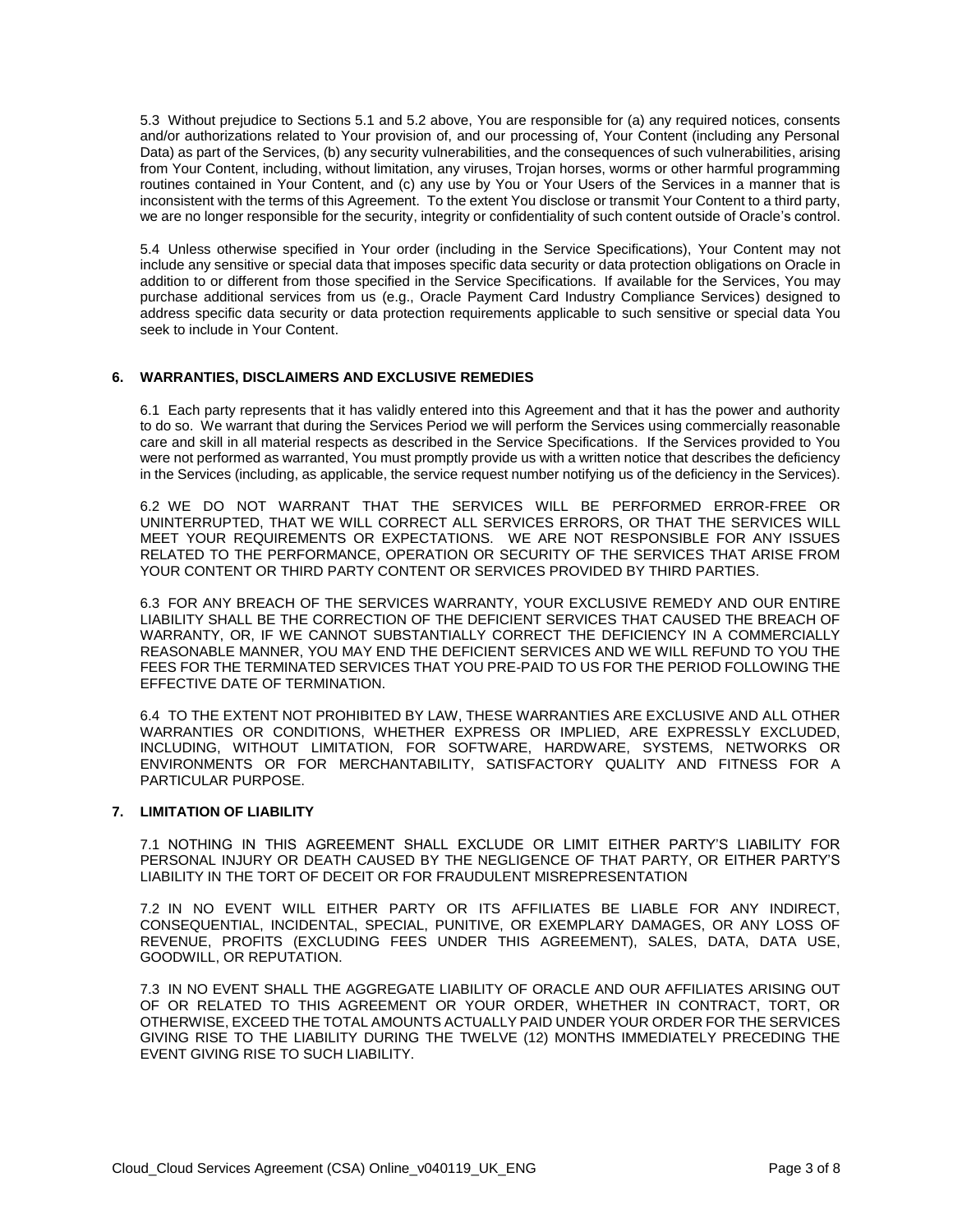# **8. INDEMNIFICATION**

8.1 If a third party makes a claim against either You or Oracle ("Recipient" which may refer to You or us depending upon which party received the Material), that any information, design, specification, instruction, software, service, data, hardware, or material (collectively, "Material") furnished by either You or us ("Provider" which may refer to You or us depending on which party provided the Material) and used by the Recipient infringes the third party's intellectual property rights, the Provider, at the Provider's sole cost and expense, will defend the Recipient against the claim and indemnify the Recipient from the damages, liabilities, costs and expenses awarded by the court to the third party claiming infringement or the settlement agreed to by the Provider, if the Recipient does the following:

- a. notifies the Provider promptly in writing, not later than 30 days after the Recipient receives notice of the claim (or sooner if required by applicable law);
- b. gives the Provider sole control of the defense and any settlement negotiations; and
- c. gives the Provider the information, authority and assistance the Provider needs to defend against or settle the claim.

8.2 If the Provider believes or it is determined that any of the Material may have violated a third party's intellectual property rights, the Provider may choose to either modify the Material to be non-infringing (while substantially preserving its utility or functionality) or obtain a license to allow for continued use, or if these alternatives are not commercially reasonable, the Provider may end the license for, and require return of, the applicable Material and refund any unused, prepaid fees the Recipient may have paid to the other party for such Material. If such return materially affects our ability to meet obligations under the relevant order, then we may, upon 30 days prior written notice, terminate the order. If such Material is third party technology and the terms of the third party license do not allow us to terminate the license, then we may, upon 30 days prior written notice, end the Services associated with such Material and refund any unused, prepaid fees for such Services.

8.3 The Provider will not indemnify the Recipient if the Recipient (a) alters the Material or uses it outside the scope of use identified in the Provider's user or program documentation or Service Specifications, or (b) uses a version of the Material which has been superseded, if the infringement claim could have been avoided by using an unaltered current version of the Material which was made available to the Recipient. The Provider will not indemnify the Recipient to the extent that an infringement claim is based upon any Material not furnished by the Provider. We will not indemnify You to the extent that an infringement claim is based on Third Party Content or any Material from a third party portal or other external source that is accessible or made available to You within or by the Services (e.g., a social media post from a third party blog or forum, a third party Web page accessed via a hyperlink, marketing data from third party data providers, etc.).

8.4 This Section 8 provides the parties' exclusive remedy for any infringement claims or damages.

# **9. TERM AND TERMINATION**

- 9.1 This Agreement is valid for the order which this Agreement accompanies.
- 9.2 Services shall be provided for the Services Period defined in Your order.

9.3 We may suspend Your or Your Users' access to, or use of, the Services if we believe that (a) there is a significant threat to the functionality, security, integrity, or availability of the Services or any content, data, or applications in the Services; (b) You or Your Users are accessing or using the Services to commit an illegal act; or (c) there is a violation of the Acceptable Use Policy. When reasonably practicable and lawfully permitted, we will provide You with advance notice of any such suspension. We will use reasonable efforts to re-establish the Services promptly after we determine that the issue causing the suspension has been resolved. During any suspension period, we will make Your Content (as it existed on the suspension date) available to You. Any suspension under this Section shall not excuse You from Your obligation to make payments under this Agreement.

9.4 If either of us breaches a material term of this Agreement or any order and fails to correct the breach within 30 days of written specification of the breach, then the breaching party is in default and the non-breaching party may terminate (a) in the case of breach of any order, the order under which the breach occurred; or (b) in the case of breach of the Agreement, the Agreement and any orders that have been placed under the Agreement. If we terminate any orders as specified in the preceding sentence, You must pay within 30 days all amounts that have accrued prior to such termination, as well as all sums remaining unpaid for the Services under such order(s) plus related taxes and expenses. Except for nonpayment of fees, the nonbreaching party may agree in its sole discretion to extend the 30 day period for so long as the breaching party continues reasonable efforts to cure the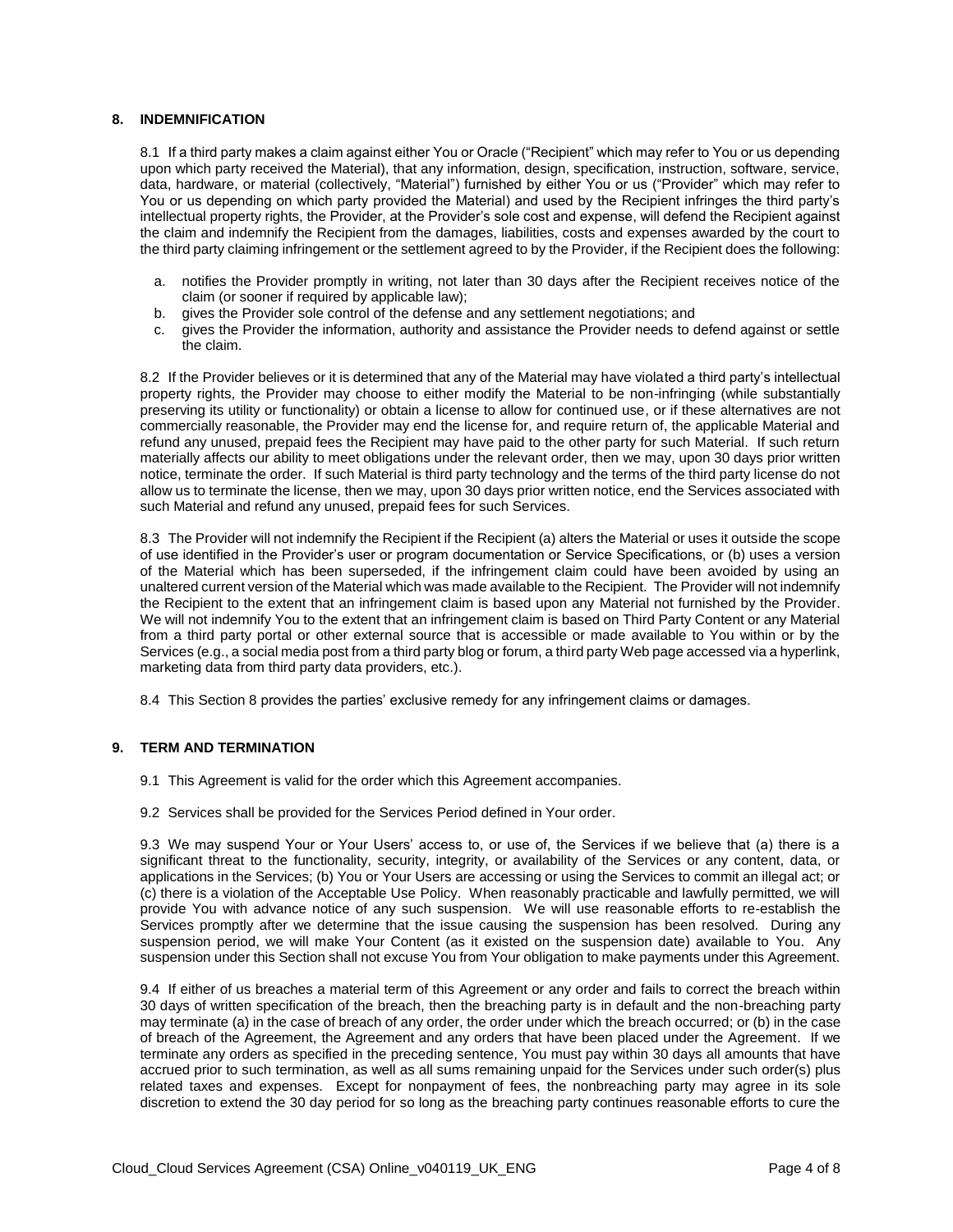breach. You agree that if You are in default under this Agreement, You may not use those Services ordered.

9.5 At the end of the Services Period, we will make Your Content (as it existed at the end of the Services Period) available for retrieval by You during a retrieval period set out in the Service Specifications. At the end of such retrieval period, and except as may be required by law, we will delete or otherwise render unrecoverable any of Your Content that remains in the Services. Our data deletion practices are described in more detail in the Service Specifications.

9.6 Provisions that survive termination or expiration of this Agreement are those relating to limitation of liability, indemnification, payment and others which by their nature are intended to survive.

#### **10. THIRD-PARTY CONTENT, SERVICES AND WEBSITES**

10.1 The Services may enable You to link to, transfer Your Content or Third Party Content to, or otherwise access, third parties' websites, platforms, content, products, services, and information ("Third Party Services"). Oracle does not control and is not responsible for Third Party Services. You are solely responsible for complying with the terms of access and use of Third Party Services, and if Oracle accesses or uses any Third Party Services on Your behalf to facilitate performance of the Services, You are solely responsible for ensuring that such access and use, including through passwords, credentials or tokens issued or otherwise made available to You, is authorized by the terms of access and use for such services. If You transfer or cause the transfer of Your Content or Third Party Content from the Services to a Third Party Service or other location, that transfer constitutes a distribution by You and not by Oracle.

10.2 Any Third Party Content we make accessible is provided on an "as-is" and "as available" basis without any warranty of any kind. You acknowledge and agree that we are not responsible for, and have no obligation to control, monitor, or correct, Third Party Content. To the extent not prohibited by law, we disclaim all liabilities arising from or related to Third Party Content.

10.3 You acknowledge that: (i) the nature, type, quality and availability of Third Party Content may change at any time during the Services Period, and (ii) features of the Services that interoperate with Third Party Services such as Facebook™, YouTube™ and Twitter™, etc., depend on the continuing availability of such third parties' respective application programming interfaces (APIs). We may need to update, change or modify the Services under this Agreement as a result of a change in, or unavailability of, such Third Party Content, Third Party Services or APIs. If any third party ceases to make its Third Party Content or APIs available on reasonable terms for the Services, as determined by us in our sole discretion, we may cease providing access to the affected Third Party Content or Third Party Services without any liability to You. Any changes to Third Party Content, Third Party Services or APIs, including their unavailability, during the Services Period does not affect Your obligations under this Agreement or the applicable order, and You will not be entitled to any refund, credit or other compensation due to any such changes.

#### **11. SERVICE MONITORING, ANALYSES AND ORACLE SOFTWARE**

11.1 We continuously monitor the Services to facilitate Oracle's operation of the Services; to help resolve Your service requests; to detect and address threats to the functionality, security, integrity, and availability of the Services as well as any content, data, or applications in the Services; and to detect and address illegal acts or violations of the Acceptable Use Policy. Oracle monitoring tools do not collect or store any of Your Content residing in the Services, except as needed for such purposes. Oracle does not monitor, and does not address issues with, non-Oracle software provided by You or any of Your Users that is stored in, or run on or through, the Services. Information collected by Oracle monitoring tools (excluding Your Content) may also be used to assist in managing Oracle's product and service portfolio, to help Oracle address deficiencies in its product and service offerings, and for license management purposes.

11.2 We may (i) compile statistical and other information related to the performance, operation and use of the Services, and (ii) use data from the Services in aggregated form for security and operations management, to create statistical analyses, and for research and development purposes (clauses i and ii are collectively referred to as "Service Analyses"). We may make Service Analyses publicly available; however, Service Analyses will not incorporate Your Content, Personal Data or Confidential Information in a form that could serve to identify You or any individual. We retain all intellectual property rights in Service Analyses.

11.3 We may provide You with the ability to obtain certain Oracle Software (as defined below) for use with the Services. If we provide Oracle Software to You and do not specify separate terms for such software, then such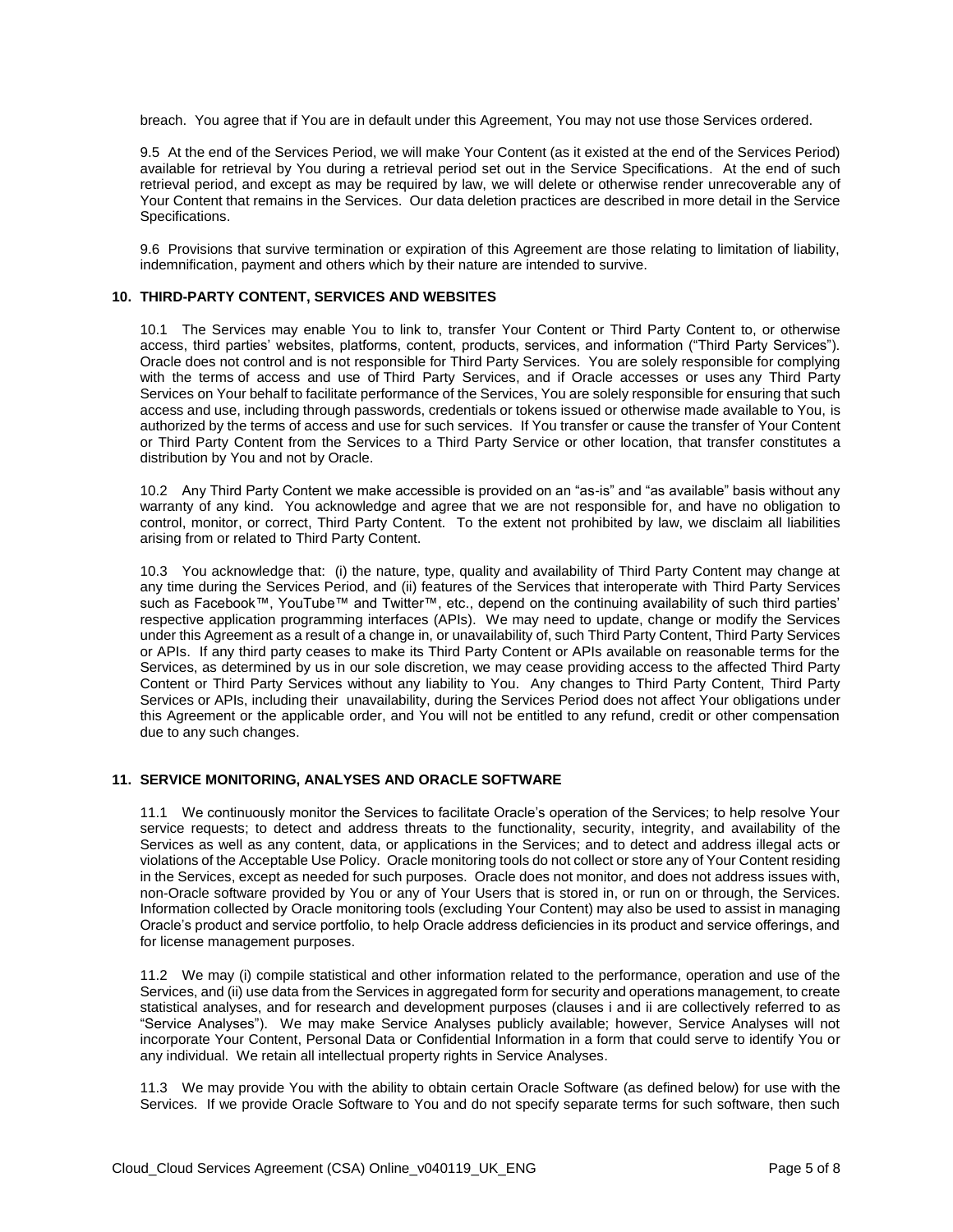Oracle Software is provided as part of the Services and You have the non-exclusive, worldwide, limited right to use such Oracle Software, subject to the terms of this Agreement and Your order (except for separately licensed elements of the Oracle Software, which separately licensed elements are governed by the applicable separate terms), solely to facilitate Your use of the Services. You may allow Your Users to use the Oracle Software for this purpose, and You are responsible for their compliance with the license terms. Your right to use any Oracle Software will terminate upon the earlier of our notice (by web posting or otherwise) or the end of the Services associated with the Oracle Software. Notwithstanding the foregoing, if Oracle Software is licensed to You under separate terms, then Your use of such software is governed by the separate terms. Your right to use any part of the Oracle Software that is licensed under the separate terms is not restricted in any way by this Agreement.

## **12. EXPORT**

12.1 Export laws and regulations of the United States and any other relevant local export laws and regulations apply to the Services. Such export laws govern use of the Services (including technical data) and any Services deliverables provided under this Agreement, and You and we each agree to comply with all such export laws and regulations (including "deemed export" and "deemed re-export" regulations). You agree that no data, information, software programs and/or materials resulting from the Services (or direct product thereof) will be exported, directly or indirectly, in violation of these laws, or will be used for any purpose prohibited by these laws including, without limitation, nuclear, chemical, or biological weapons proliferation, or development of missile technology.

12.2 You acknowledge that the Services are designed with capabilities for You and Your Users to access the Services without regard to geographic location and to transfer or otherwise move Your Content between the Services and other locations such as User workstations. You are solely responsible for the authorization and management of User accounts across geographic locations, as well as export control and geographic transfer of Your Content.

# **13. FORCE MAJEURE**

Neither You nor we shall be responsible for failure or delay of performance if caused by: an act of war, hostility, or sabotage; act of God; pandemic; electrical, internet, or telecommunication outage that is not caused by the obligated party; government restrictions (including, without limitation, the denial or cancelation of any export, import or other license); or other event outside the reasonable control of the obligated party. Both You and we will use reasonable efforts to mitigate the effect of a force majeure event. If such event continues for more than 30 days, either of You or we may cancel unperformed Services and affected orders upon written notice. This Section does not excuse either party's obligation to take reasonable steps to follow its normal disaster recovery procedures or Your obligation to pay for the Services.

#### **14. GOVERNING LAW AND JURISDICTION**

This Agreement is governed by English law and each party agrees to submit to the exclusive jurisdiction of, and venue in, the courts in England in any dispute arising out of or relating to this Agreement.

# **15. NOTICE**

15.1 Any notice required under this Agreement shall be provided to the other party in writing. If You have a legal dispute with us or if You wish to provide a notice under the Indemnification Section of this Agreement, or if You become subject to insolvency or other similar legal proceedings, You will promptly send written notice to: Oracle Corporation UK Limited, Oracle Parkway, Thames Valley Park, Reading, Berkshire, RG6 1RA, Attention: Director of Legal Services.

15.2 We may give notices applicable to our Services customers by means of a general notice on the Oracle portal for the Services, and notices specific to You by electronic mail to Your e-mail address on record in our account information or by written communication sent by first class mail or pre-paid post to Your address on record in our account information.

#### **16. ASSIGNMENT**

You may not assign this Agreement or give or transfer the Services, or any interest in the Services, to another individual or entity.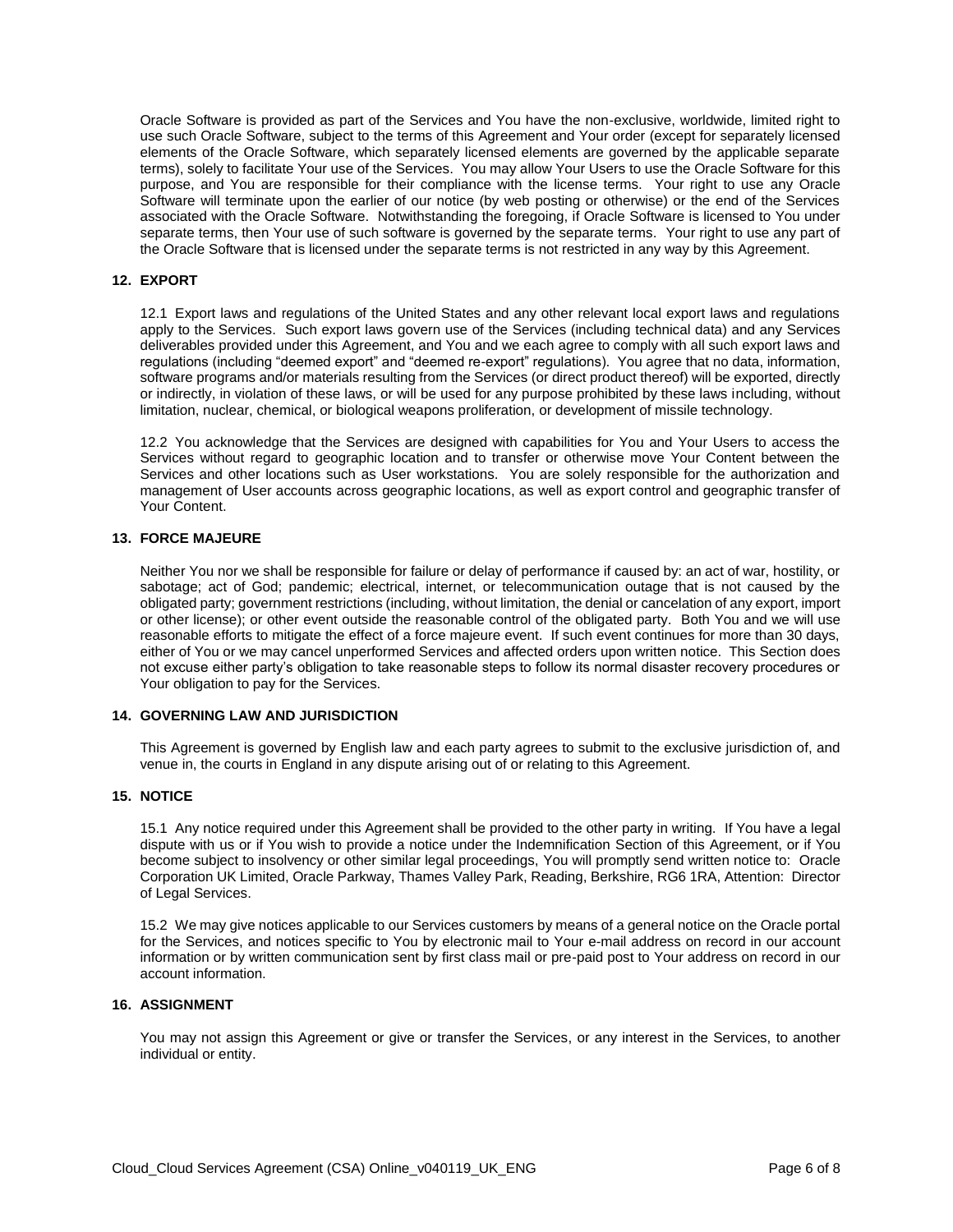# **17. OTHER**

17.1 We are an independent contractor, and each party agrees that no partnership, joint venture, or agency relationship exists between the parties.

17.2 Our business partners and other third parties, including any third parties with which the Services have integrations or that are retained by You to provide consulting services, implementation services or applications that interact with the Services, are independent of Oracle and are not Oracle's agents. We are not liable for, bound by, or responsible for any problems with the Services or Your Content arising due to any acts of any such business partner or third party, unless the business partner or third party is providing Services as our subcontractor on an engagement ordered under this Agreement and, if so, then only to the same extent as we would be responsible for our resources under this Agreement.

17.3 If any term of this Agreement is found to be invalid or unenforceable, the remaining provisions will remain effective and such term shall be replaced with another term consistent with the purpose and intent of this Agreement.

17.4 Except for actions for nonpayment or breach of Oracle's proprietary rights, no action, regardless of form, arising out of or relating to this Agreement may be brought by either party more than two years after the cause of action has accrued.

17.5 Prior to entering into an order governed by this Agreement, You are solely responsible for determining whether the Services meet Your technical, business or regulatory requirements. Oracle will cooperate with Your efforts to determine whether use of the standard Services are consistent with those requirements. Additional fees may apply to any additional work performed by Oracle or changes to the Services. You remain solely responsible for Your regulatory compliance in connection with Your use of the Services.

17.6 Upon forty-five (45) days written notice and no more than once every twelve (12) months, Oracle may audit Your use of the Cloud Services to ensure Your use of the Cloud Services is in compliance with the terms of the applicable order and this Agreement. Any such audit shall not unreasonably interfere with Your normal business operations.

You agree to cooperate with Oracle's audit and to provide reasonable assistance and access to information reasonably requested by Oracle.

The performance of the audit and non-public data obtained during the audit (including findings or reports that result from the audit) shall be subject to the provisions of section 4 (Nondisclosure) of this Agreement.

If the audit identifies non-compliance, You agree to remedy (which may include, without limitation, the payment of any fees for additional Cloud Services) such non-compliance within 30 days of written notification of that noncompliance. You agree that Oracle shall not be responsible for any of Your costs incurred in cooperating with the audit.

17.7 A person who is not a party to this Agreement has no rights under the Contracts (Rights of Third Parties) Act of 1999 to enforce any term of this Agreement but this does not affect any right or remedy of a third party that exists or is available apart from that Act.

# **18. ENTIRE AGREEMENT**

18.1 You agree that this Agreement and the information which is incorporated into this Agreement by written reference (including reference to information contained in a URL or referenced policy), together with the applicable order, is the complete agreement for the Services ordered by You and supersedes all prior or contemporaneous agreements or representations, written or oral, regarding such Services. Nothing in this Agreement excludes or limits Oracle's liability for deceit or fraudulent misrepresentation.

18.2 It is expressly agreed that the terms of this Agreement and any Oracle order shall supersede the terms in any purchase order, procurement internet portal, or other similar non-Oracle document and no terms included in any such purchase order, portal, or other non-Oracle document shall apply to the Services ordered. In the event of any inconsistencies between the terms of an order and the Agreement, the order shall take precedence; however, unless expressly stated otherwise in an order, the terms of the Data Processing Agreement shall take precedence over any inconsistent terms in an order. This Agreement and orders hereunder may not be modified and the rights and restrictions may not be altered or waived except in a writing signed or accepted online by